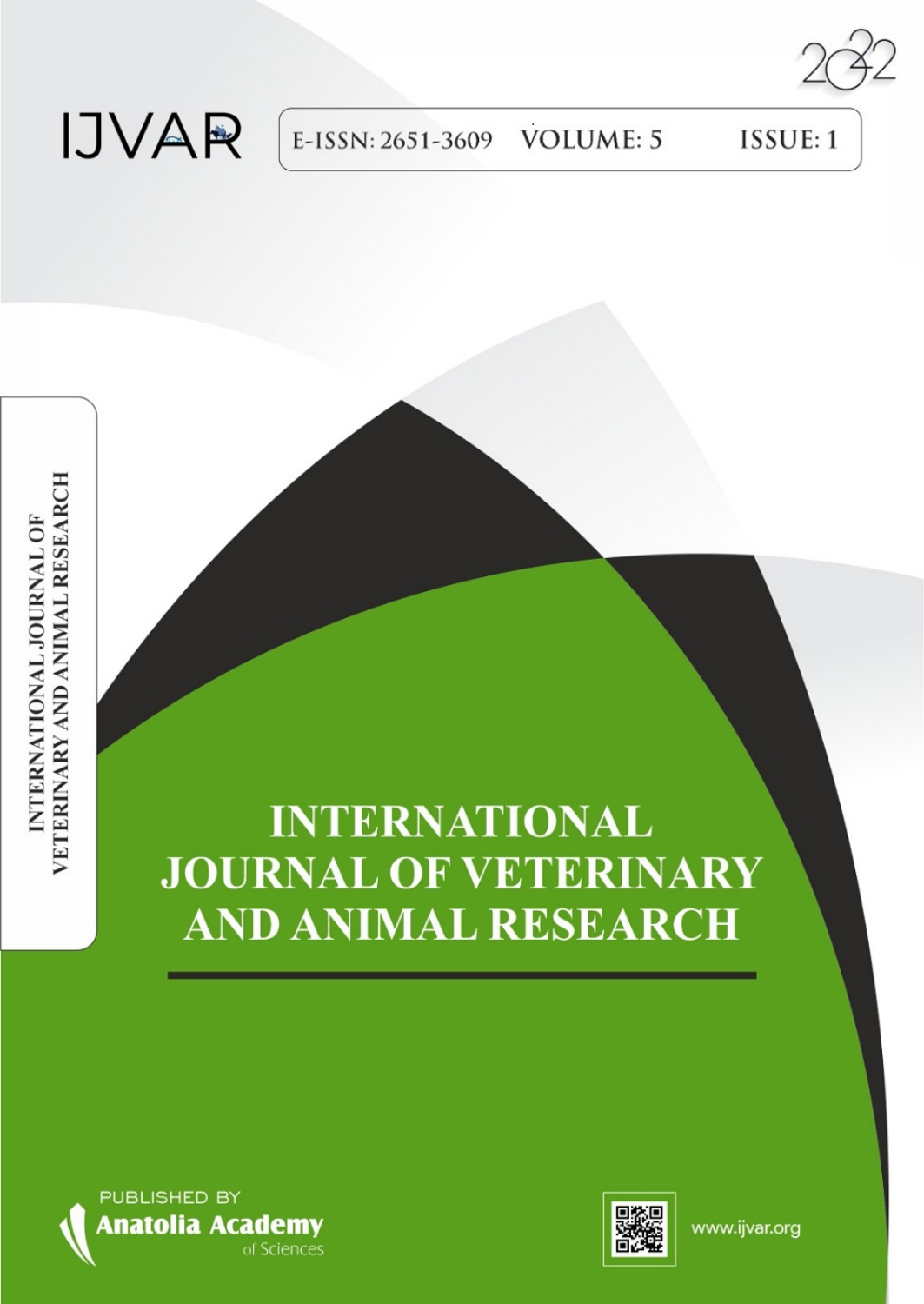

## **International Journal of Veterinary and Animal Research**

### **E-ISSN: 2651-3609**

#### **Owner and Publisher**

Anatolia Academy of Sciences

#### **Editor in Chief**

Prof.Dr. Siyami KARAHAN, (Kırıkkale University, Faculty of Veterinary Medicine,TURKEY)

#### **Editor**

Assoc. Prof. Dr. Husamettin EKICI, (Kırıkkale University, Faculty of Veterinary Medicine, TURKEY)

#### **Assistant Editor**

Assoc. Prof. Dr. Mustafa YIPEL (Hatay Mustafa Kemal University, Faculty of Veterinary Medicine, TURKEY)

#### **Section Editors**

Assoc. Prof. Dr. Damla Arslan Acaroz (Afyon Kocatepe University, Faculty of Veterinary Medicine, TURKEY) Assoc. Prof. Dr. Gokhan Aslim (Selcuk University, Faculty of Veterinary Medicine, TURKEY) Assoc. Prof. Dr. Mehmet Cengiz (Ataturk University, Faculty of Veterinary Medicine, TURKEY) Assoc. Prof. Dr. Hasan Erdogan, (Aydin Adnan Menderes University, Faculty of Veterinary Medicine, TURKEY) Assoc. Prof. Dr. Bengi Cinar Kul (Ankara University, Faculty of Veterinary Medicine, TURKEY)

#### **Editorial Board**

Prof.Dr. Mian Muhammad AWAIS, PhD, DVM (Bahauddin Zakariya University, PAKISTAN) Prof.Dr. Abdurrahman AKSOY, PhD, DVM (Ondokuz Mayıs University, Faculty of Veterinary Medicine, TURKEY) Prof.Dr. İlhan ALTINOK, PhD (Karadeniz Technical University, Sürmene Faculty of Marine Sciences, TURKEY) Prof.Dr. Hakan BULUT, PhD, DVM (Namık Kemal University, Faculty of Veterinary Medicine, TURKEY) Prof.Dr. Pınar DEMIR, PhD, DVM (Kafkas University, Faculty of Veterinary Medicine, TURKEY) Prof.Dr. Ismene DONTAS, PhD, DVM (University of Athens, School of Medicine, GREECE) Prof.Dr. Serkan ERAT, PhD, DVM (Kırıkkale University, Faculty of Veterinary Medicine, TURKEY) Prof.Dr. Meryem EREN, PhD, DVM (Erciyes University, Faculty of Veterinary Medicine, TURKEY) Prof.Dr. Zafer GONULALAN, PhD, DVM (Erciyes University, Faculty of Veterinary Medicine, TURKEY) Prof.Dr. Tahir KARASAHIN, PhD, DVM (Aksaray University, Faculty of Veterinary Medicine, TURKEY) Prof.Dr. Attila KARSI, PhD, DVM (The Mississippi State University, College of Veterinary Medicine, USA) Prof.Dr. Hakan KOCAMIS, PhD, DVM (Kırıkkale University, Faculty of Veterinary Medicine, TURKEY) Prof.Dr. Nikolaos G. KOSTOMITSOPOULOS, PhD, DVM (Biomedical Research Foundation Academy of Athens, GREECE) Prof.Dr. Hasan OZEN, PhD, DVM (Balıkesir University, Faculty of Veterinary Medicine, TURKEY) Prof.Dr. Lazo PENDOVSKI, PhD, DVM (Ss.Cyril & Methodius University, Faculty of Veterinary Medicine, MACEDONIA) Prof.Dr. Serife TUTUNCU, PhD, DVM (Ondokuz Mayıs University, Faculty of Veterinary Medicine, TURKEY) Prof.Dr. Murat YARIM, PhD, DVM (Ondokuz Mayıs University, Faculty of Veterinary Medicine, TURKEY) Prof.Dr. Ender YARSAN, PhD, DVM (Ankara University, Faculty of Veterinary Medicine, TURKEY) Assoc.Prof.Dr. Adnan AYAN, PhD, DVM (Van Yüzüncü Yıl University, Faculty of Veterinary Medicine, TURKEY) Assoc.Prof.Dr. Mokhtar BENHANIFIA, PhD, DVM (University Mustapha Stambouli, ALGERIA) Assoc.Prof.Dr. Roman DABROWSKI, PhD, DVM (University of Life Sciences in Lublin, Faculty of Veterinary Medicine, POLAND) Assoc.Prof.Dr. Begum YURDAKOK DIKMEN, PhD, DVM (Ankara University, Faculty of Veterinary Medicine, TURKEY) Assoc.Prof.Dr. Shafiq ur REHMAN, PhD, DVM (University of Central Punjab, PAKISTAN) Assoc.Prof.Dr. Behnam ROSTAMI, PhD, DVM (University of Zanjan, IRAN) Assist.Prof.Dr. Ibrahim Mert Polat, PhD, DVM (Kırıkkale University, Faculty of Veterinary Medicine, TURKEY) Assist.Prof.Dr. Tohid Rezaei TOPRAGGALEH, PhD, DVM (Urmia University of Medical Sciences, IRAN) Dr. Halil Ozancan Arslan, PhD, DVM (International Center for Livestock Research and Training, TURKEY) Dr. Naoki MIURA PhD, DVM (Kagoshima University Joint faculty of Veterinary Medicine, JAPAN) Dr. Lara TINACCI PhD, DVM (FishLab, Dipartimento Scienze Veterinarie, ITALY)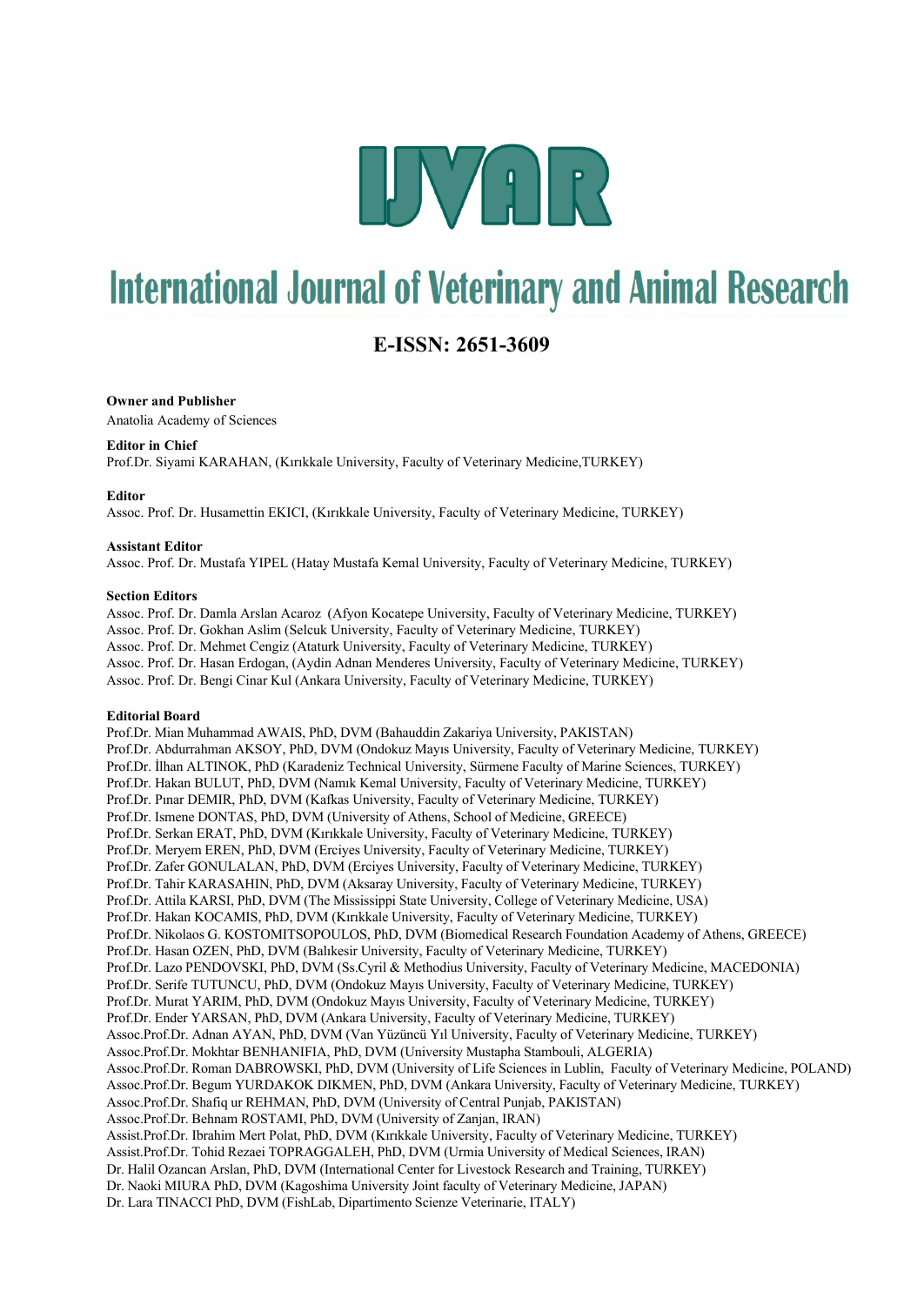International Journal of Veterinary and Animal Research (IJVAR) is an international non-profit, full open access, double-blind peer-reviewed journal and publishes three issues per year.

IJVAR welcomes article submissions and does not charge any article submission or processing charges.

Authors are completely responsible for the contents of their articles.

#### **Address**

Anatolia Academy of Sciences Selahaddini Eyyubi District, Tekke Street, No: 21, Selcuklu, Konya / TURKEY

e-mail: ijvareditor@gmail.com

Copyright © 2022 by Anatolia Academy of Sciences

All rights reserved.

No part of this publication cannot be reproduced, distributed, or transmitted in any form including photocopying, recording, other electronic or mechanical methods, without the prior written permission of the publisher.

http://www.ijvar.org